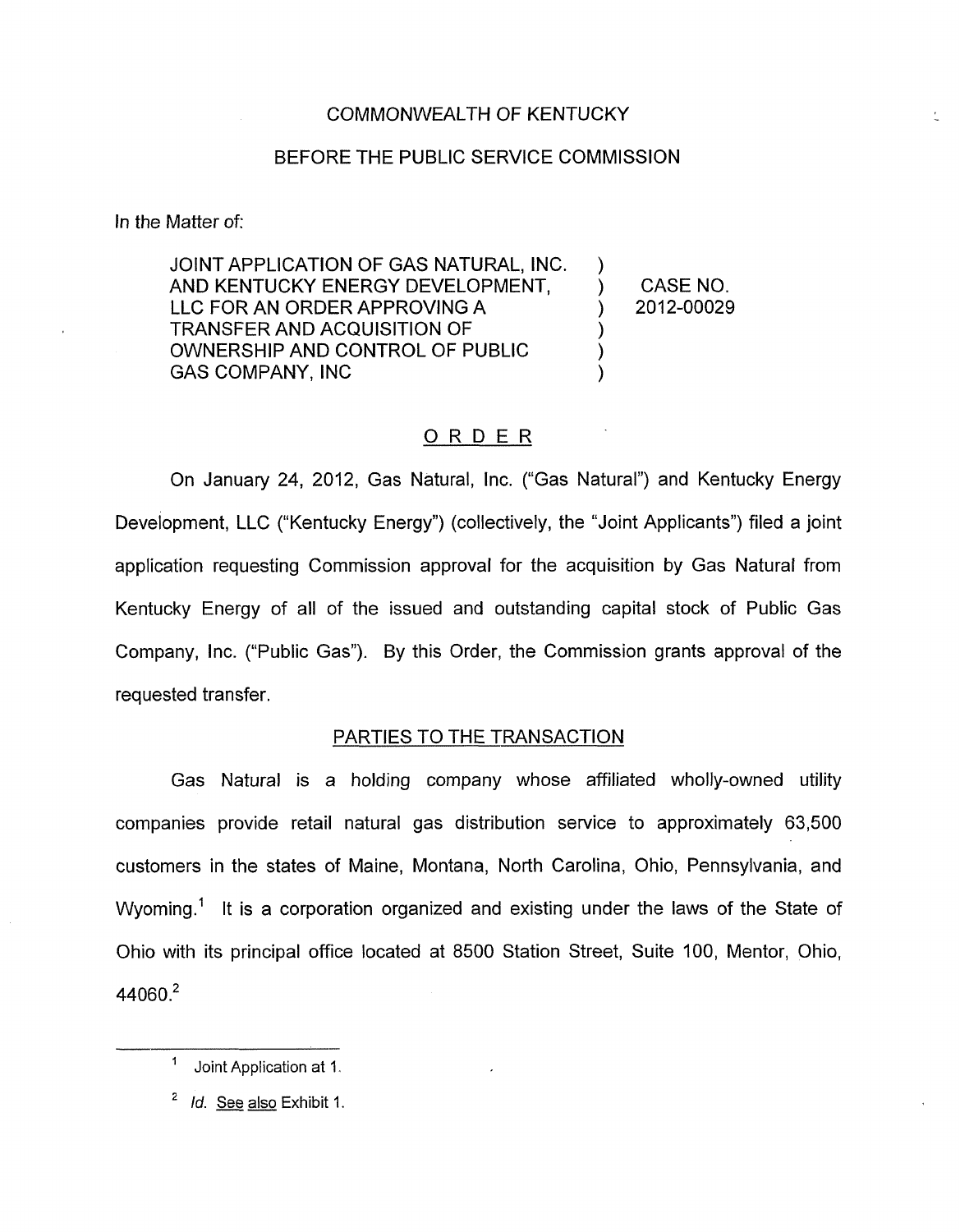Kentucky Energy is a Limited Liability Company organized under the laws of the Commonwealth of Kentucky and is in good standing with the Office of the Kentucky Secretary of State.<sup>3</sup> Its principal office is located at 220 Lexington Green Circle, Suite #130, Lexington, Kentucky 40503.<sup>4</sup> Kentucky Energy owns 100 percent of the capital stock of Public Gas.<sup>5</sup>

Public Gas is a local gas distribution company that serves approximately 1,581 customers in Breathitt, Jackson, Johnson, Lawrence, Lee, Magoffin, Morgan, and Wolfe counties, $<sup>6</sup>$  and is a utility subject to the Commission's jurisdiction.<sup>7</sup> Public Gas has been</sup> in operation since April 6, 1979 and is in good standing with the Office *of* the Kentucky Secretary of State.<sup>8</sup>

# OVERVIEW OF THE TRANSACTION

Gas Natural and Kentucky Energy entered into a Stock Purchase Agreement ("Agreement") on November 11, 2011, which provided that Kentucky Energy would sell to Gas Natural 100 percent of the issued and outstanding capital stock of Public Gas, in accordance with the terms and subject to the conditions set forth in the Agreement.<sup>9</sup> In

6 *Id.* 

 $\overline{7}$ KRS 278.010(3)(b).

See Kentucky Secretary of State Online Database, available at [https://app.sos.](https://app.sos) ky.gov/ftshow/(S(2pltzm222eigyqxlg4wf455))/default.aspx?path=ftsearch&id=0523965&ct=06&cs=99999. **3** 

Joint Application at 2. *4* 

*Id.* In 2002, the Commission approved Kentucky Energy's acquisition of Public Gas Company, Inc. *See* Case No. 2002-00374, *Joint Applicafion of Public Gas Company, Its Shareholders, and Kentucky Energy Development, LLC for an Order Approving a Transfer and Acquisition of Ownership and Control* (Ky. PSC Dec. IO, 2002).

See Kentucky Secretary of State Online Database, available at https://app.sos.ky.gov/ftshow/ **~S(tlirbrbr55~ucsv~55)}/default.as~x?path=ftsearch&id=Ol48637&ct=09&cs=99998.** 

<sup>9</sup> Joint Application, Exhibit 2, *Stock Purchase Agreemenf* at 1.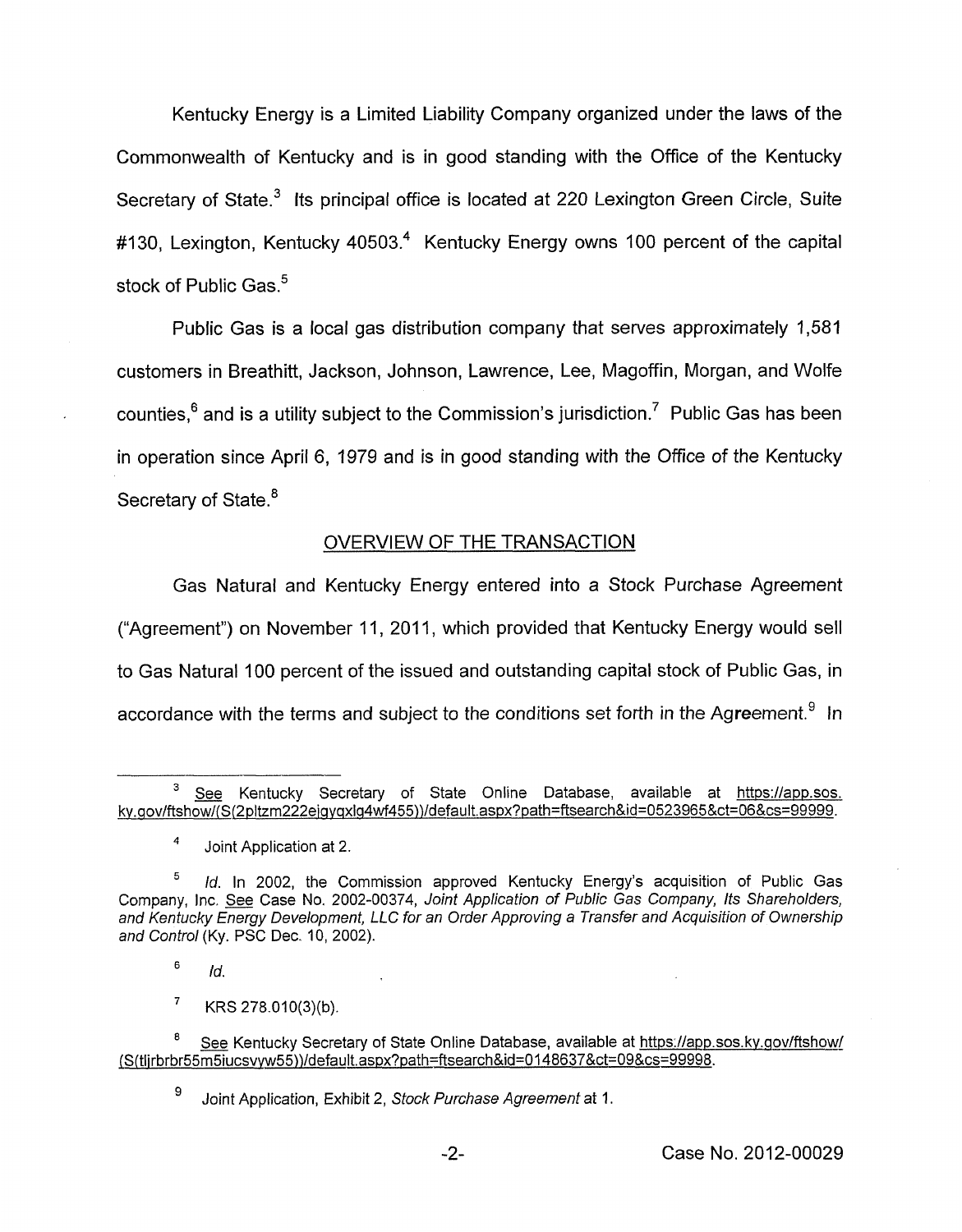consideration of this proposed transfer, Gas Natural will pay \$1.6 million,<sup>10</sup> with the purchase price including an amount equal to Kentucky Energy's \$300,000 account payable to its affiliate, Jefferson Gas, at closing, with the remainder paid in immediatelyavailable funds at closing.<sup>11</sup> There is a Customer Price Adjustment provision in the Agreement pursuant to which the Purchase Price will be adjusted if Public Gas has less than 1,531 customers at the time of closing. The sale and purchase of the capital stock of Public Gas has received all necessary approvals from the Board of Directors of Gas Natural and the Members of Kentucky Energy, with the closing subject only to the Commission's approval.<sup>12</sup>

Following the transfer of Public Gas's capital stock to Gas Natural, Public Gas will be operated by Gas Natural in the same manner as it is now being operated, including the retention and employment of Public Gas's current employees, as well as acquiring gas for resale pursuant to its gas purchase agreement with Jefferson Gas, LLC ("Jefferson Gas").<sup>13</sup> "Public Gas will remain as the 'utility' under KRS 278.010(3) owning, controlling, operating, and managing the facilities used to distribute natural gas to consumers . . . . [Nlone of Pubic Gas's 'rates, rules, classifications or administrative regulations' will change."14 Because this is a sale and purchase of the stock of Public Gas, "the retail customers of Public Gas will enjoy a transparent and seamless transition

<sup>11</sup> Id.

*Id.* at 6. 12

*Id.* at *3.*  **13** 

*Id.* at *5.*  14

*Id.* at 4. 10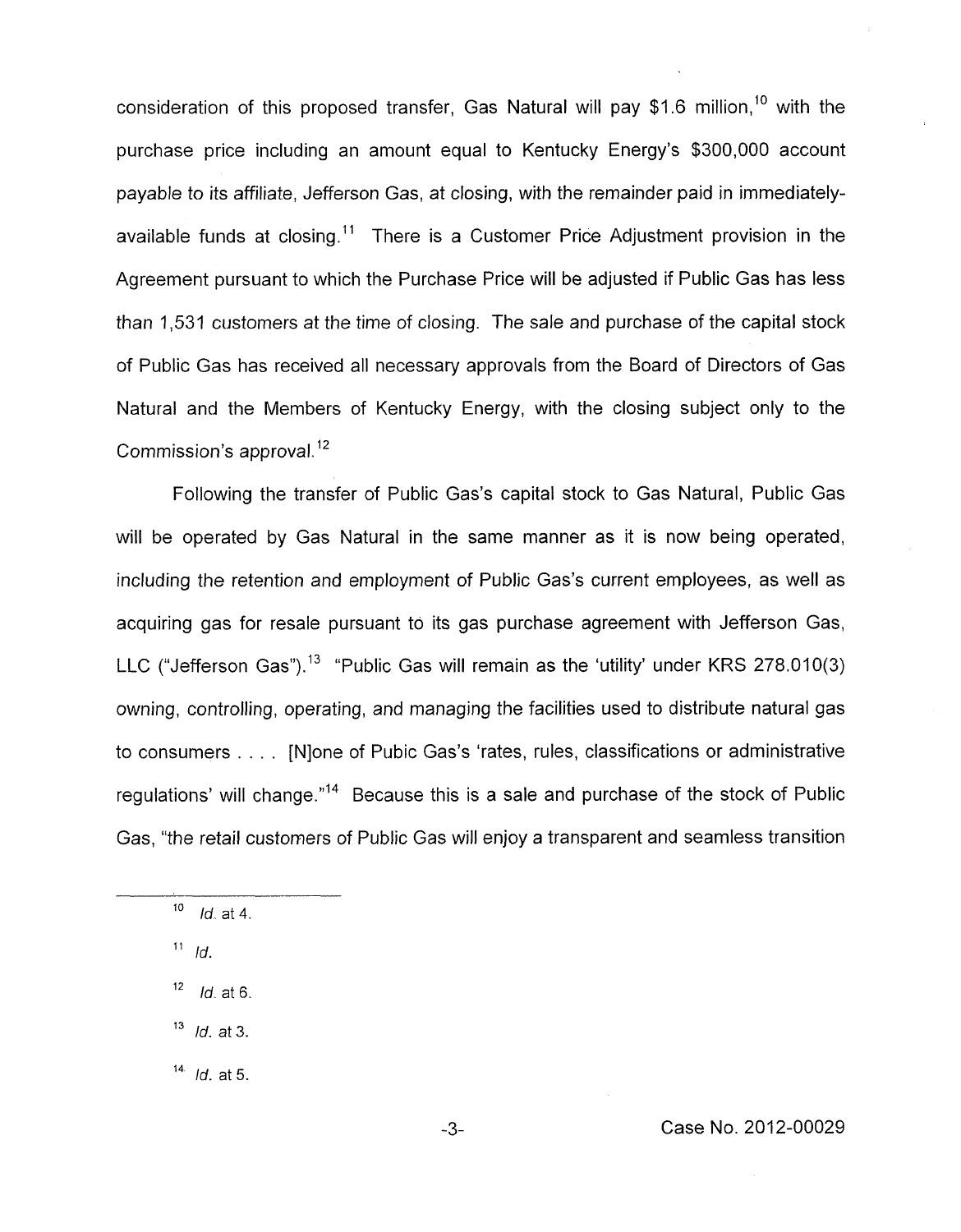without any adverse impact on the quality of natural gas distribution services they currently receive **."I5** 

## PROCEDURE

Gas Natural responded to Commission Staffs data request on March *7,* 2012.

After carefully reviewing the information submitted, the Commission finds that the record contains sufficient evidence for a ruling on the proposed transaction. There are no intervenors in this proceeding.

# STATUTORY PROVISIONS

KRS 278.020(5) provides that:

No person shall acquire or transfer ownership of, or control, or the right to control, any utility under the jurisdiction *of* the commission by sale of assets, transfer of stock, or otherwise, or abandon the same, without prior approval by the commission. The commission shall grant its approval if the person acquiring the utility has the financial, technical, and managerial abilities to provide reasonable service (emphasis added).

The Commission must also determine that the acquisition is made in accordance

with the law, is for a proper purpose, and is consistent with the public interest.<sup>16</sup>

## DISCUSSION

#### Financial, Technical, and Managerial Abilitv Standard

The Joint Applicants have provided information to support their claim that Gas Natural has the ability to provide reasonable service if the Commission approves Gas Natural's purchase of Public Gas's capital stock from Kentucky Energy. Joint

*Id. at 6.* **<sup>15</sup>**

*l6* KRS 278.020(6).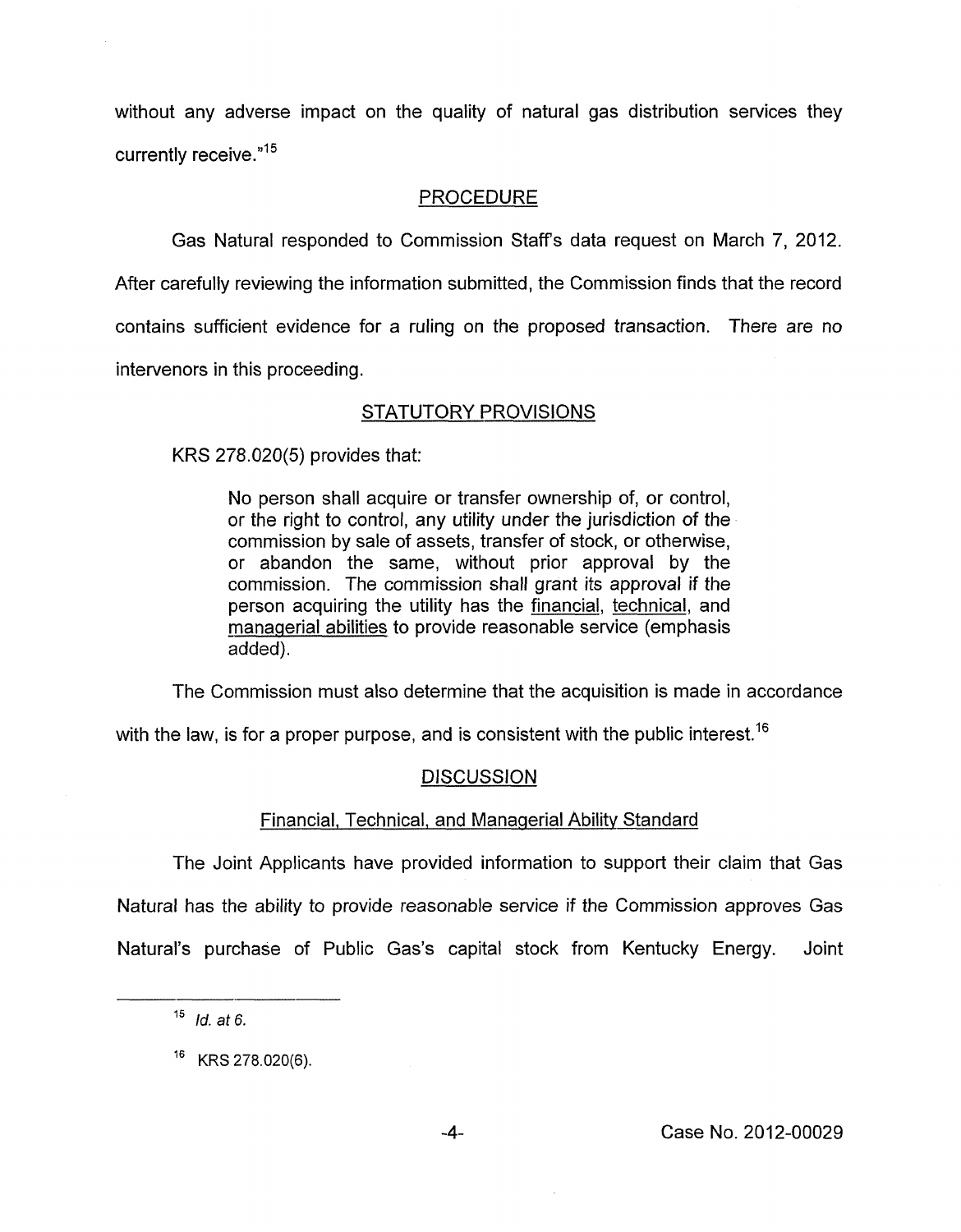Applicants state that Gas Natural has the financial, technical, and managerial ability to provide service to Public Gas's customers and thus meet the requirements of KRS **278.020(5).** Gas Natural is a holding company that was originally incorporated in Montana in **1909** and reorganized as a holding company in **2009** under the name Energy, Inc.<sup>17</sup> It was renamed Gas Natural, Inc. and incorporated under Ohio law in July, **2010.18** Its stock is publicly traded on the New York Stock Exchange Amex under the ticker symbol "EGAS"." As of September **19,** 201 **I** , it had a market capitalization of **\$87.55** million and total shares outstanding of **8.15** million. Net income for the nine months ending September **201 1** was **\$4.8** million, **87** percent of which was derived from its natural gas utility operations.<sup>20</sup>

After the transfer, Public Gas will retain its three current employees, each of whom has operational and technical expertise and experience, and Public Gas will have the additional expertise of both Kevin J. Degenstein and Thomas J. Smith to rely upon.<sup>21</sup> Mr. Degenstein, the President and Chief Operating Officer of Gas Natural, is a Registered Professional Engineer who held various operating positions at Nicor Gas, an Illinois natural gas utility, before joining Energy West (Gas Natural's public utility operating in Montana and Wyoming) in **2006.22** Mr. Smith, Gas Natural's Chief

<sup>22</sup> Joint Application at 3.

<sup>&</sup>lt;sup>17</sup> Direct Testimony of Thomas J. Smith at 2.

 $18$  *Id.* 

*Id.*  19

Joint Application at 3-4. **20** 

<sup>&</sup>lt;sup>21</sup> *Id.* at 3; See also Direct Testimony of Thomas J. Smith at 5.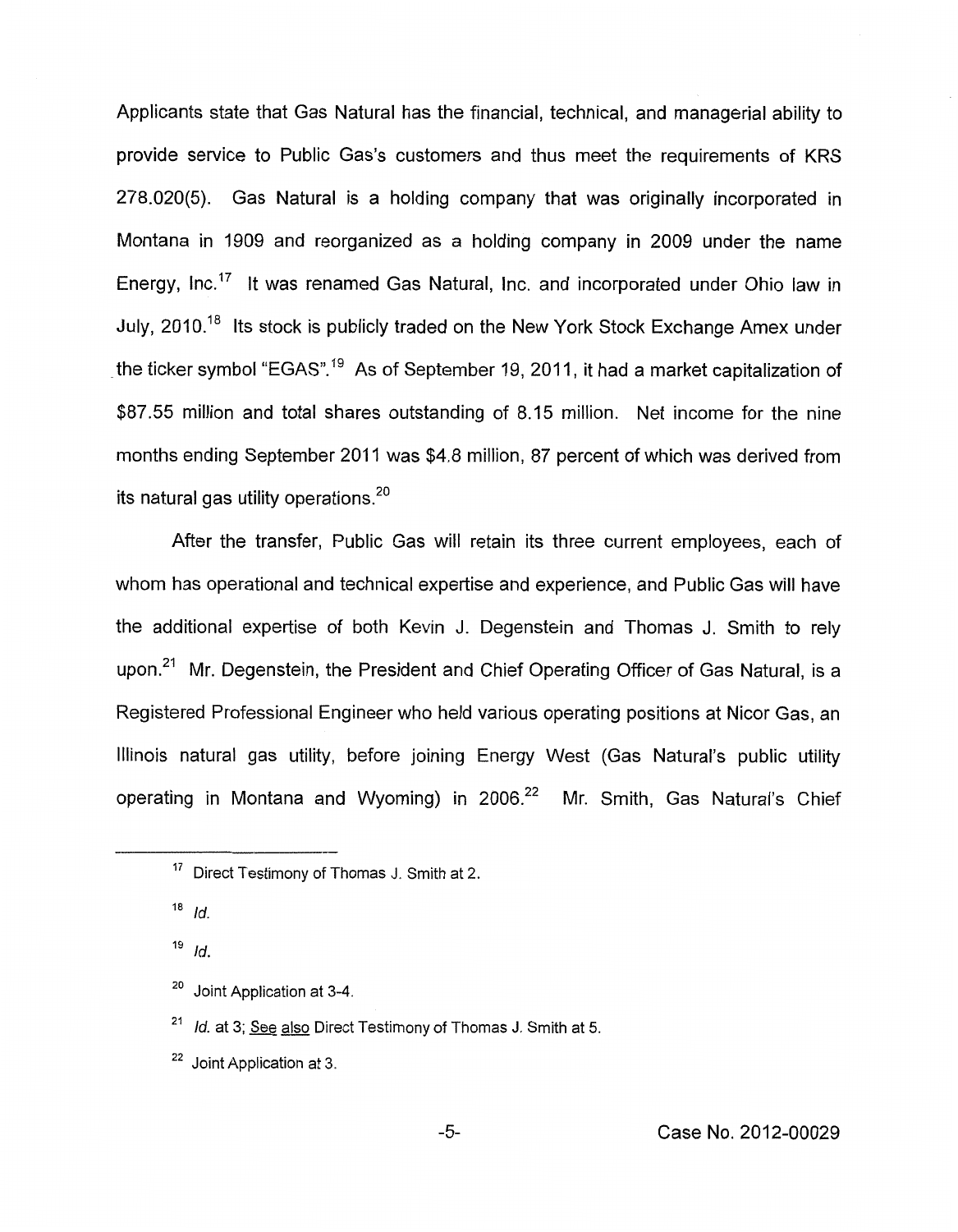Financial Officer since 2007, will serve as president of Public Gas after the transfer. He is a Certified Public Accountant and is currently the President of Brainard Gas Corporation, Orwell Natural Gas Company, and Northeast Ohio Natural Gas Corporation, all wholly-owned by Gas Natural, which collectively serve approximately 24,000 retail customers in Ohio and Pennsylvania. $^{23}$  In addition, Public Gas will have the opportunity to purchase operational support from Jefferson Gas, Kentucky Energy's affiliate, and to lease office and storage space from Kentucky Energy.<sup>24</sup>

After considering the evidence submitted in the record, the Commission finds that the proposed acquisition of Public Gas by Gas Natural from Kentucky Energy meets the standards set forth in KRS Chapter 278. Gas Natural has provided sufficient evidence to support its assertion that it has the financial ability to provide reasonable service to Public Gas customers. Given the retention of current Public Gas employees and the management- and energy-related experience and expertise of Gas Natural's principals, the Commission finds that Gas Natural has also demonstrated the managerial and technical abilities necessary to provide reasonable service and will maintain both the level and quality of service currently received by Public Gas customers. The Commission further finds that the proposed transaction will be made in accordance with the law, does not violate any statutory prohibition, and is consistent with the public interest.

<sup>&</sup>lt;sup>23</sup> *Id.* at 3-4.

**<sup>24</sup>***Id.* at 3.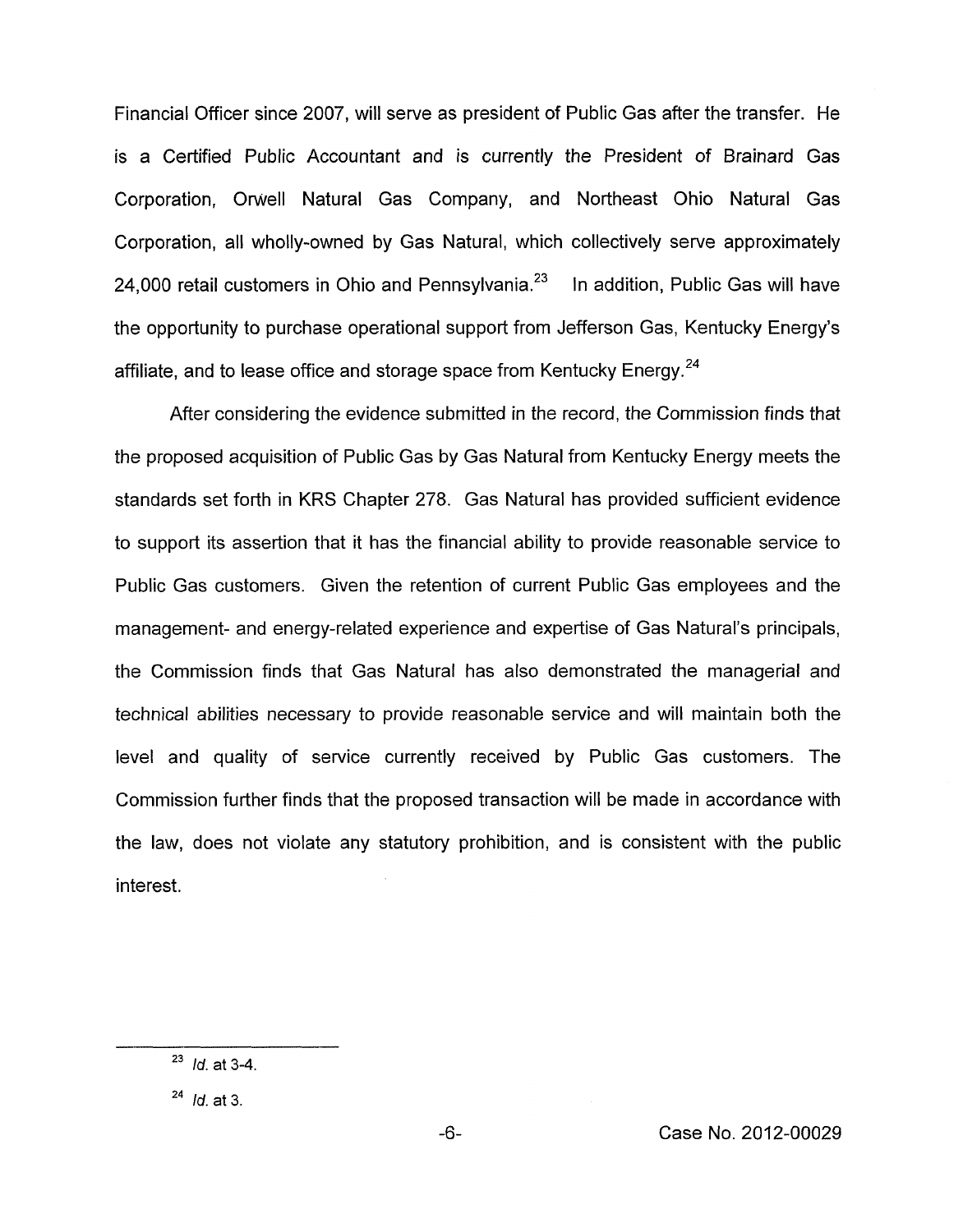The Commission, having reviewed the evidence of record and being otherwise sufficiently advised, HEREBY ORDERS that:

1. The application for approval of the transfer of Public Gas stock from Kentucky Energy to Gas Natural is approved.

2. Following the transfer of Public Gas's capital stock to Gas Natural, Public Gas will continue as the "utility," pursuant to KRS 278.010(3), to the exclusion of Gas Natural or any of its affiliates.

By the Commission

 $ENTERED$   $91$ **MAR 0 9 2012** | KENTUCKY PUBLIC SERVICE COMMISSIONI

**ATTES** ive Director

Case No. 2012-00029